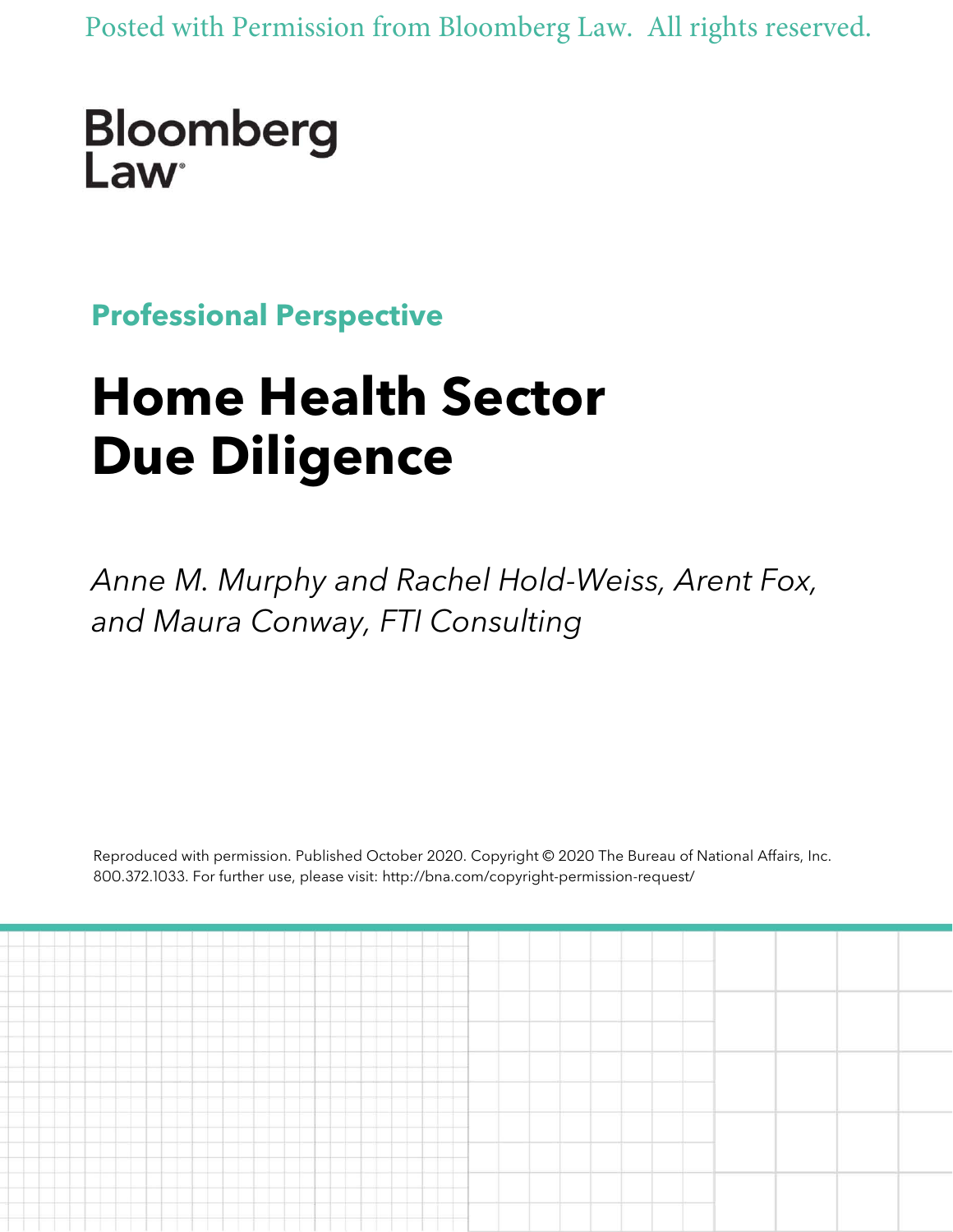### **Home Health Sector Due Diligence**

**Editor's Note**: Unique business and legal factors require a different and targeted approach when conducting due diligence for home health agencies. Stringent government oversight and scrutiny necessitate a comprehensive understanding of the operating requirements entitling a home health agency to payment.

For prospective investors and acquirers in the home health arena, it is critically important to assure thorough due diligence before a deal is finalized. This requires an understanding of the business and legal issues relevant to home health organizations, along with a recognition that there is wide variation in health organizations' discipline around billing, documentation, recordkeeping, and compliance program implementation. This article provides a detailed summary of key business and legal due diligence factors that should be evaluated as part of a potential investment or acquisition in the home health sector.

Please also consult our companion [Checklist: Due Diligence of a Home Health Target.](https://www.bloomberglaw.com/product/blaw/document/X3OR5B1C000000)

*Contributed by [Anne M. Murphy](https://www.arentfox.com/attorneys/anne-murphy) and [Rachel Hold-Weiss,](https://www.arentfox.com/attorneys/rachel-hold-weiss) Arent Fox, and [Maura Conway,](https://www.fticonsulting.com/our-people/maura-conway) FTI Consulting*

#### **Industry Background**

Home health is a [\\$100 billion](https://homehealthcarenews.com/2019/02/home-health-spending-rate-projected-to-surpass-all-other-care-categories/) industry in the U.S., spanning more than 33,000 provider organizations. Medicare defines home health care as medically necessary, part-time or intermittent, skilled care (nursing, physical therapy, continuing occupational therapy, and speech-language therapy) that is provided under the care of a physician. Clinical care provided in the home is supported by home medical equipment (HME) service companies, which deliver, install, and assess appropriateness of equipment in the home, as well as personal care services which focus on routine daily activities.

The home health and related medical equipment service sector has seen dramatic growth in recent years, due to demographic factors such as the aging population of baby boomers and increasing chronic health conditions among the elderly. This upswing has been amplified by the trend in favor of value-based purchasing, along with consumer preferences for care in the home.

The domestic home health market is projected to outpace growth of all other health-care types, including hospital and physician care. According to [projections](https://www.cms.gov/Research-Statistics-Data-and-Systems/Statistics-Trends-and-Reports/NationalHealthExpendData/NationalHealthAccountsProjected) issued by the Office of the Actuary in the Center for Medicare & Medicaid Services, this rise will average 7% annually through 2028. The U.S. Department of Labor is [forecasting](https://www.bls.gov/ooh/healthcare/home-health-aides-and-personal-care-aides.htm) a 36% growth rate in home health employment by the year 2028, adding an estimated 1 million jobs in the process-a projection that could easily be outpaced, given demographic and coverage trends.

In this growth environment, it is not surprising that there has been significant merger and acquisition activity and investment interest in home health. While there is some concentration in the market, there is ample room for continued consolidation.

Against this dynamic backdrop, several additional factors weigh in favor of accelerated home health consolidation:

- Many home health organizations are experiencing significant operating and financial performance pressure, which is intensified by changes in reimbursement models. The Covid-19 pandemic has created true crisis conditions for some home health entities, which may serve to create financial and solvency pressures conducive to acquisition.
- The broader trend of value-based care reimbursement and providing care in the lowest cost setting is advantageous for home care, as it provides a lower-cost alternative to nursing home and hospital care. As such, the utilization of home health services has increased substantially in recent years, reflected in a 49% increase in Medicare spending for home health services from 2008 to 2018, according to Centers for Medicare and Medicaid Services Office of the Actuary [health expenditure data.](https://www.cms.gov/Research-Statistics-Data-and-Systems/Statistics-Trends-and-Reports/NationalHealthExpendData/NHE-Fact-Sheet)
- Medicare Advantage plans have doubled enrollment over the last decade and now cover about 36% of the total Medicare beneficiary population. In 2020, Medicare Advantage plans were permitted to expand coverage for patients with chronic diseases or conditions. With this coverage flexibility, traditional and non-traditional in-home care are [expanding rapidly.](http://assets.milliman.com/ektron/Review_of_Contract_Year_2020_Medicare_Advantage_supplemental_healthcare_benefit_offerings.pdf)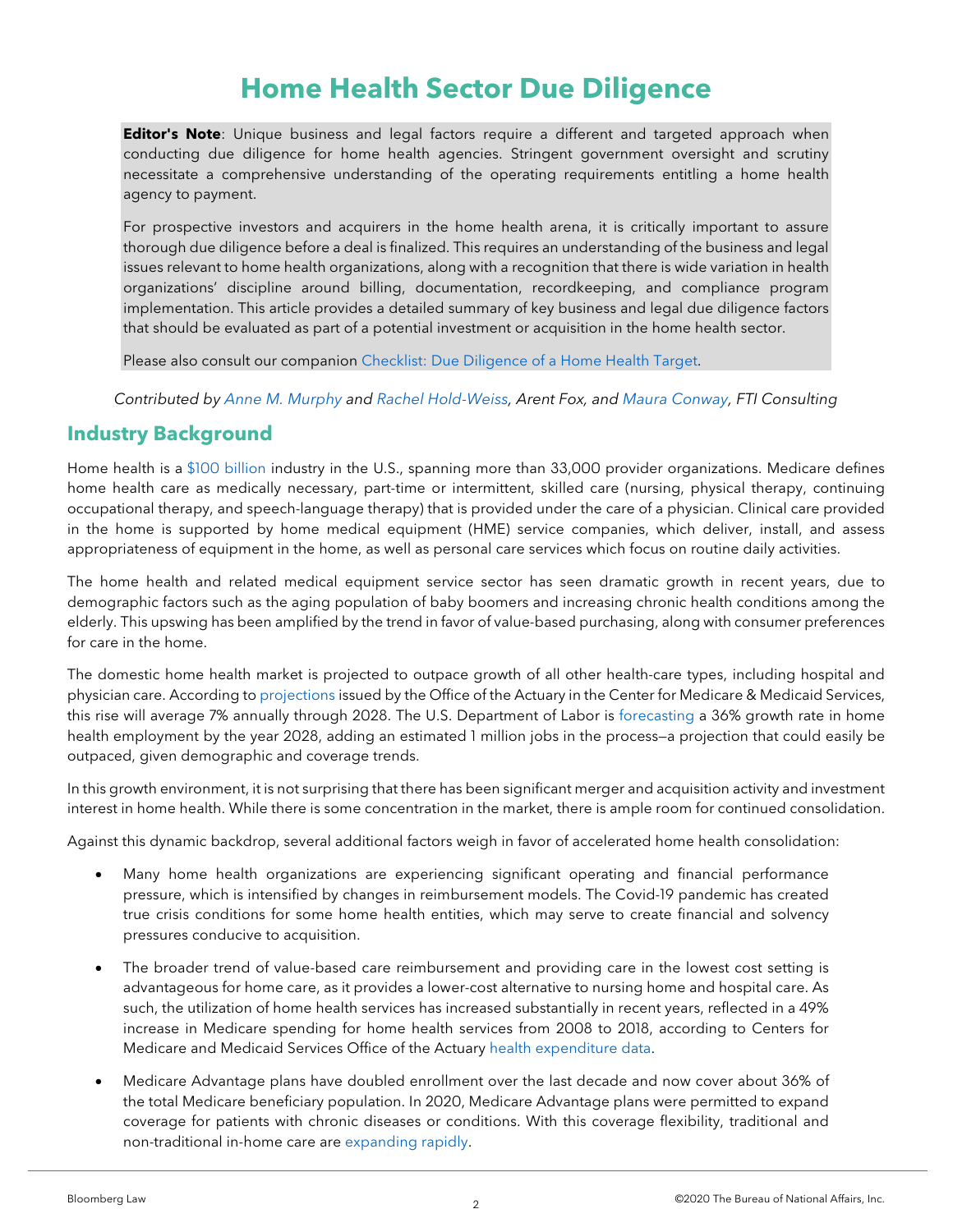#### **Business Factors**

#### *Workforce Management*

Recruiting and retaining qualified staff to fill clinical positions is necessary, and from a diligence perspective, staff turnover should be assessed to understand how effective those human capital functions are. Likewise, recruiting efforts for homecare workers should be quantified and tracked by examining the number of applications, interviews, and offers made/declined/accepted.

An often-overlooked component of workforce planning is ensuring that a home health agency has a solid approach for managing productivity and staffing. Operational leaders must monitor and manage the productivity of clinical FTEs, as well as ensure that premium pay, including overtime, is minimized and is only triggered on a planned, pre-approved basis. Staffing and scheduling should be optimized to ensure workers are scheduled for maximum hours with a manageable caseload of patients and efficient routes between locations, to avoid burnout. Furthermore, the use of paraprofessionals (e.g., home health aides) should be maximized when clinically appropriate to contain labor costs and to free skilled staff for the most clinically complex visits.

#### *Reimbursement and Revenue Cycle Management*

**PDGM Reimbursement**. Effective Jan. 1, 2020, CMS implemented the [Patient Driven Groupings Model,](https://www.cms.gov/Medicare/Medicare-Fee-for-Service-Payment/HomeHealthPPS/HH-PDGM) which represents an overhaul to home health reimbursement. Under PDGM, home health reimbursement is now based on a 30-day payment model, contrasted with the previous 60-day payment model under the Home Health Prospective Payment System (HHPPS). PDGM adds complexities to the revenue cycle, based not only on the shorter billing cycle but also due to new admission source and physician order requirements. As part of diligence, it is important to understand how an agency prepared for and adapted to PDGM, and whether they were able to identify and address any gaps or bottlenecks in revenue cycle processes or reimbursement.

**Revenue Cycle Management.** The revenue cycle is the set of business processes that translate clinical care into billing, reimbursement and ultimately revenue and reimbursement. The home health revenue cycle requires a comprehensive approach that begins with the patient intake and admissions process. Breakdowns in processes or workflows upstream can lead to delays in billing and cash flow, as well as revenue leakage due to denials.

**Intake.** During the diligence phase, the intake function should be evaluated at minimum to confirm the capabilities of the intake department to understand and confirm patient eligibility for home health services, namely "homebound" status, existing plan of care signed by a physician, medical necessity documentation, and face-to-face (F2F) documentation. F2F documentation is a condition of payment that can be fulfilled during the intake process. Gaps with respect to F2F documentation will result in loss of reimbursement.

For non-Medicare fee-for-service admissions, verification of insurance eligibility, benefits, and authorization requirements must be captured during the intake process. Missed steps in these processes can lead to claim denials and re-work for business office staff. Authorization denials can be difficult to overturn, resulting in write-offs and loss of net revenue. Revenue cycle due diligence should evaluate these functions relative to industry best practices and real-time processes on technology platforms.

**Admission Sources and Referrals**. Under PDGM, reimbursement will vary depending on the referral sources. Institutional admissions are considered those for whom the patient completed an acute or post-acute stay within 14 days of the home health admission, and result in a higher payment. Community admissions are those that do not follow an institutional stay, and result in lower payment. As part of diligence, the agency's referral data (or lack thereof) should be analyzed to evaluate referral trends. Referral analytics can be used to determine whether the agency has a healthy mix of community and institutional-based admissions and whether they have the ability to locate new referral sources in their market.

**Physician Orders.** PDGM now requires that the physician signature be obtained (with dates on the order) prior to each 30-day claim submission. This is an important change from the HHPPS billing method, through which physician orders were required by the end of each 60-day episode. This increases pressure on orders management and the clinical documentation workflow; tardiness in obtaining signed orders from referral sources can hold up billing processes and hinder cash flow.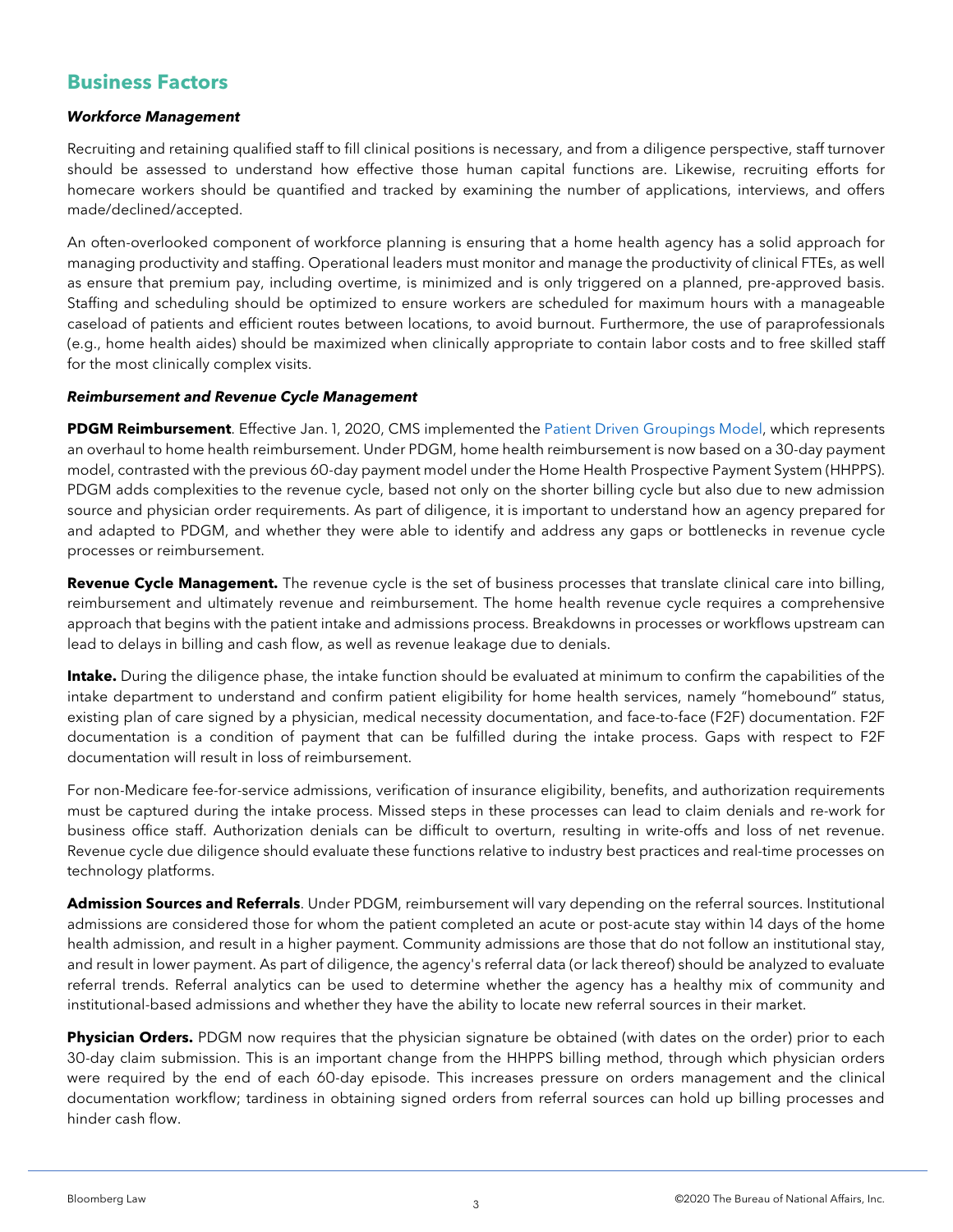During diligence, physician order turnaround time should be evaluated and benchmarked. Any breakdowns in workflow or communication between the home health agency and the referral sources pose a risk to the completion of the signed order.

**Billing and Pre-Billing Processes**. The shift to PDGM not only doubles the volume of Medicare claims billed—its requirements will also increase a billing department's volume of pre-bill edits or "claim checks" that must occur prior to billing. Billing workflow and resource allocation should be examined during diligence to ensure that PDGM-related updates were translated into pre-bill edits and that the billing staff was right-sized to accommodate additional volumes and prevent backlogs. A billing backlog could suggest workflow and/or technology challenges, resource issues, or lack of training related to PDGM.

As communicated in the [2020 Home Health Final Rule,](https://www.federalregister.gov/documents/2019/11/08/2019-24026/medicare-and-medicaid-programs-cy-2020-home-health-prospective-payment-system-rate-update-home) CMS is phasing out requests for anticipate payment (RAPs) beginning with a decrease in the pre-payment amount in 2020 (20% instead of 50% to 60%). By 2021, all pre-payments will be eliminated. During the transitional period, existing agencies will continue to receive the split payment amount, however newly certified agencies (those obtaining certification after Jan. 1, 2019) will be required to submit no-pay RAPs.

Consequences of these changes include increased workload and decreased efficiency of billing staff, and disruptions to cash flow as agencies have been accustomed to receiving pre-payments early on in a patient's episode. Diligence exercises should evaluate how well business offices are equipped to handle fluctuations in billing volume during the transition, and how well they are prepared to address disruption in cash flow.

**RCM Metrics.** Revenue cycle performance should always be assessed as part of diligence. A common pitfall of many diligence exercises is an overemphasis on the singular indicator of DSO (days sales outstanding, an equivalent of AR days). Rather, the entire breadth of the revenue cycle should be viewed to understand not only receivables, but billing, denials, and bad debt. A standard set of revenue cycle performance metrics should be evaluated to gauge overall RCM performance. For example, Medicare and non-Medicare DSO, AR aging greater than 120 days from discharge, write-offs as a percent of net revenue, days to bill RAPs, days to bill final claims and LUPA percentage, should be evaluated during diligence.

**Electronic Visit Verification**. As part of the [21st Century Cures Act,](https://www.medicaid.gov/medicaid/home-community-based-services/guidance/electronic-visit-verification-evv/index.html) in an effort to reduce fraudulent billing, state Medicaid agencies are required to implement a system of electronic visit verification for personal care services and home healthcare services provided and reimbursed under Medicaid. While the implementation deadline for home health EVV has been delayed to Jan. 1, 2023, it is nevertheless an important due diligence element.

EVV is to be managed in each state by a vendor with technology that captures key data elements for each encounter. States have broad flexibility in choosing their method of implementation for EVV. During due diligence, it is important to understand the home health organization's Medicaid payor mix and, especially for a multi-state or national entity, the type of EVV system chosen by each relevant state and the progress towards EVV implementation there.

Some states have chosen "closed" EVV systems that require provider agencies to use handheld devices. In this case, since integration with an EHR is not possible, workflow around the entry of EVV-required data elements needs to be understood from an efficiency and cost perspective. Other states have chosen "open" EVV systems in which one or more vendors must allow integration with existing technologies. In these instances, the administrative burden on the agency staff or clinicians will be less, but it is important to understand if the integration of EVV data capture was seamless to the billing process or whether the agency experienced any billing delays or issues with data mismatches.

#### **Legal and Risk Factors**

#### *Enforcement/Investigatory Trends*

Home health has been on the enforcement hot seat for many years. As described below, federal enforcement and administrative agencies have been steadily increasing scrutiny of home health billing, marketing, and business practices for well over a decade, with no end in sight. With the June 2020 issuance by the Department of Justice of updated guidelines for prosecutor evaluation of corporate compliance programs, it is likely we will see focused attention on the effectiveness of these compliance programs in the context of home health mergers and acquisitions.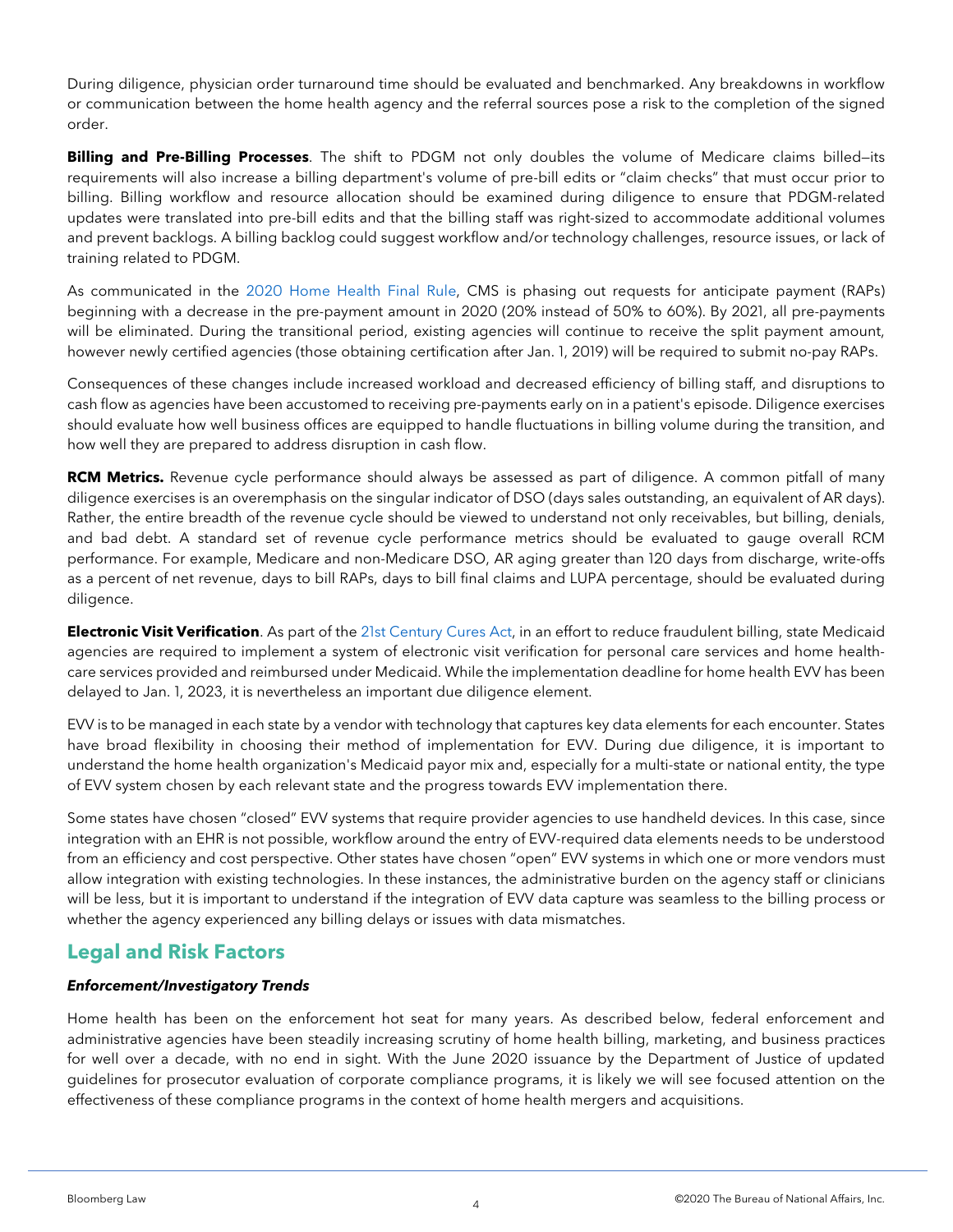In 2007, the DOJ and the Department of Health and Human Services created a [Medicare Strike Force](https://www.justice.gov/criminal-fraud/strike-force-operations) comprised of state and federal resources with the goal to "prevent and combat health care fraud, waste, and abuse." The majority of the strike force offices are located in areas that the government has identified as high fraud areas, and many of those locations have an extensive history of home health fraud and concurrent enforcement activities. Home health providers, particularly in certain areas of the country, such as Florida, Texas, and select areas in Southern California and in the Midwest, continue to be high on the list of governmental targets for audits, investigation, oversight, and enforcement.

In 2019, as in prior years, DOJ criminal and civil complaints involving millions of dollars were filed against multiple home health agencies. The complaints primarily involved False Claims Act (FCA) allegations due to illegal marketing and kickback activities. Also in 2019, the Office of Inspector General (OIG) for HHS issued multiple reports noting that home health agencies it had audited had billed for home health services that did not comply with Medicare requirements, with resulting overpayments that were due to the government. Additional similar reports are expected to be issued in 2020.

The Review Choice Demonstration project is yet another tool in the arsenal to monitor home health agencies. CMS instituted the RCD project for all home health claims submitted in Illinois, Ohio, Texas, North Carolina, and Florida. These five states are served by Palmetto GBA as the Medicare Administrative Contractor. Home health agencies in the RCD states have the option to choose pre-claim reviews, post-payment reviews, and minimal claim reviews with a 25% payment reduction, and, with certain options and meeting certain metrics, providers can modify their choices at six month intervals. CMS paused RCD activities due to the Covid-19 pandemic, but have fully resumed.

With the new PDGM payment model implemented in 2020, the government added a new compliance element and risk for home health agencies, which will be subject to ever-increasing scrutiny. In light of the sustained enforcement attention on home health, it is advisable for home health providers and their prospective investors to initiate focused compliance attention to PDGM.

Finally, as noted above, DOJ issued updated compliance guidelines in June 2020. These tools are used by prosecutors in assessing the effectiveness of compliance programs in the course of DOJ investigations, prosecutions, and related settlement negotiations. Overall, the compliance guidelines have long examined whether a compliance program is effective across a number of metrics such as adequacy of risk assessment and compliance resources, continuing compliance improvement processes, internal training, reporting structure, and internal investigation processes, the commitment of senior management, sufficient incentives and disciplinary measures, and management of third-party relationships.

The 2020 updates to the compliance guidelines now emphasize the importance of compliance due diligence of acquisition targets, and of a process for orderly integration of an acquired target into the compliance structure of the acquiring enterprise. Overall, DOJ makes clear its expectation that a party acquiring a home health business will conduct robust compliance due diligence pre-acquisition or merger and will be accountable for the effectiveness of the acquired party's due diligence post-transaction.

#### *Medicare and Medicaid*

For governmental payors, a fundamental component of payment eligibility is whether the services provided meet the required conditions for payment. Medicare home health guidelines differ from Medicaid coverage guidelines, however, both programs require that certain basic elements be met for the claim to be eligible for payment.

Parties conducting due diligence on a home health enterprise should complete a targeted but thorough billing and claims review. If any overpayment is identified, Medicare requires that the provider [look back](https://www.ecfr.gov/cgi-bin/text-idx?SID=30e5f4c88c3791c8b2e68dcba4af017e&mc=true&node=se42.2.401_1305&rgn=div8) six years to conduct a review of claims and to establish any total overpayment that may be due. Failure to timely return overpayments can be considered a violation of the FCA. While sellers and buyers can contractually agree to the terms between the parties as to which party will be responsible for any Medicare or Medicaid liability if the buyer assumes the Medicare provider number (which occurs in the majority of transactions), there will be successor liability for the buyer under Medicare; Medicaid successor liability will depend on the relevant state's Medicaid program rules.

It is imperative that home health providers understand and comply with federal and state payor requirements to avoid regulatory and compliance pitfalls. Failure to comply with the requirements can lead to repayments, civil and criminal penalties, and exclusion from participation in federal and state health-care programs.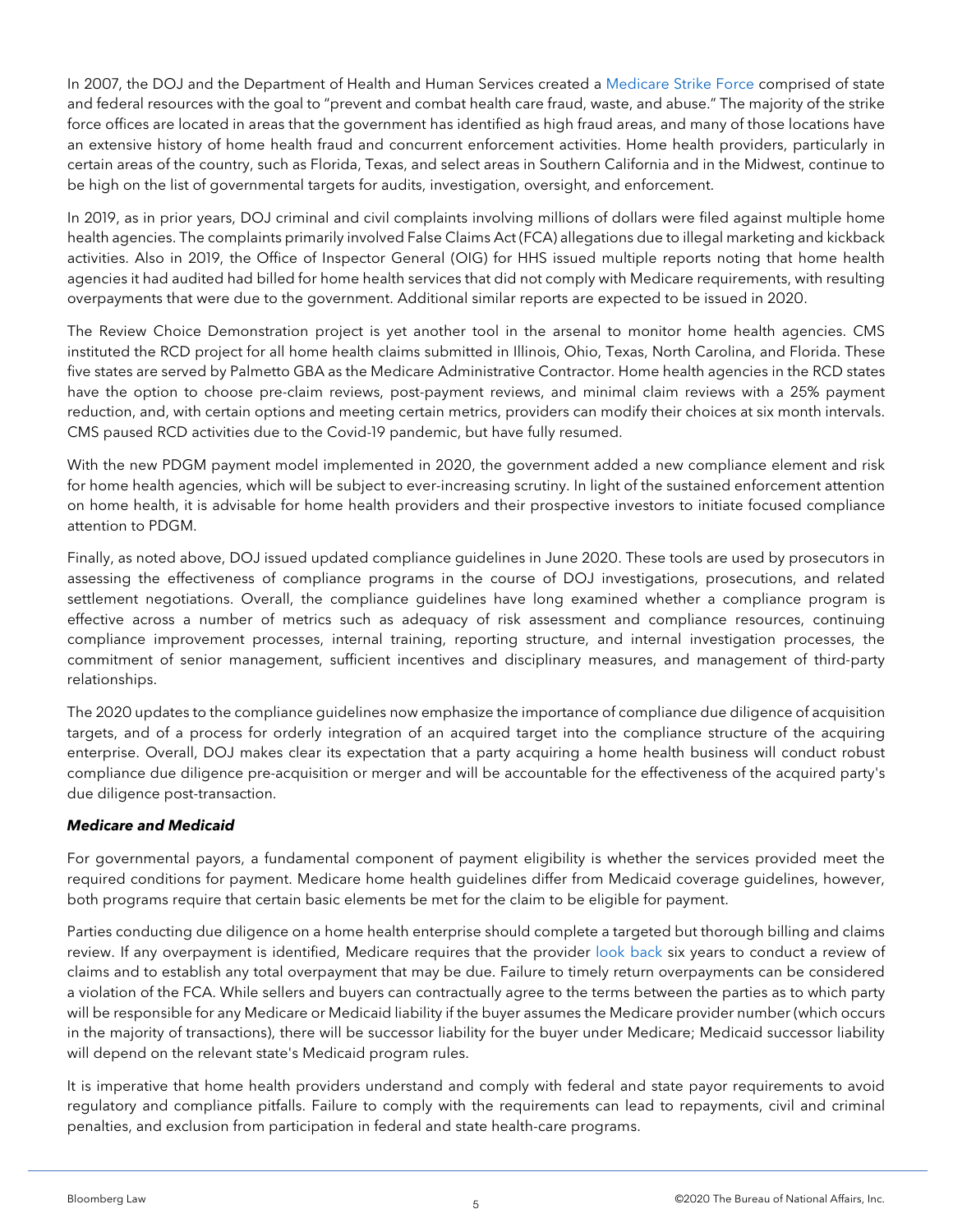An eligible patient for home health services under Medicare is required to be homebound, in need of a skilled service (physical therapy, speech therapy, or continuing occupational therapy) on a part-time or intermittent basis and be under the care of a physician. Unlike Medicare, a state cannot require that a patient be homebound to be eligible under the state's Medicaid program but can set other guidelines for eligibility. Additional clinical and technical guidelines must also be met to be in compliance with billing guidelines.

Billing issues and concerns arise from both the clinical and technical components of the records, and certain conditions of participation (COPs) are also considered to be conditions of payment. Both the technical and clinical components must be met prior to submitting claims. Untimely, missing or incomplete documentation can be a basis for claims denials and recoupment and may require repayment to a payor.

#### *The 36 Month Rule*

For the uninitiated, it is imperative to appreciate a threshold limitation on changes of ownership under the Medicare program that is unique to home health agencies. By [CMS rule,](https://www.law.cornell.edu/cfr/text/42/424.550) a Medicare provider agreement and related Medicare billing privileges ordinarily cannot be transferred through a change in majority ownership of a home health agency within 36 months after the effective date of the agency's initial enrollment, or the most recent change in majority ownership. Known as the "36 Month Rule," this limitation is intended to curtail frequent changes in ownership of home health agencies. A change in majority ownership is broadly defined to include asset sales, stock transfers, mergers, and consolidations.

If the 36 Month Rule applies, then the prospective new owner/acquiring party cannot accept assignment of the Medicare provider agreement, but instead must go through the very lengthy and complex process of initial Medicare enrollment and accompanying state survey or accreditation from an approved accrediting organization. This delay may negatively impact the feasibility of a potential home health agency acquisition and the projected revenue stream in the months following the change of ownership and should be evaluated early on in due diligence.

Due to the high level of fraud historically and the recognized increased potential for fraud in the home health segment of health-care, CMS has categorized newly enrolling home health providers as "high categorical risk." This designation means that there are additional screening requirements as compared to most other Part A providers, which must be completed prior to CMS issuing the home health agency a Medicare provider number.

In addition to meeting the enrollment requirements of providers at the lower limited and moderate categorical risk categories, an individual with a 5% or greater ownership interest in the newly enrolling home health agency will be subject to a fingerprint-based criminal history record check. While not required to complete a fingerprint-based background check, senior executives and managing employees must also pass background screening requirements. CMS requires that state Medicaid programs assign the same categorical designation for risk that has been assigned under the Medicare program.

Sellers should conduct due diligence on the buyers' owners and executives to ensure that the owners and executives meet the federal and state requirements for ownership of a home health agency. This process should include conducting criminal background checks, reviewing federal and state exclusion and debarment lists, and confirming that these individuals have not been subject to DOJ enforcement or a corporate integrity agreement, either individually or in their roles with respect to ownership or management of other health-care entities.

Failure to fully and timely meet Medicare enrollment and billing requirements could result in deactivation of the Medicare provider number and application of related sanctions and penalties.

#### *State Licensure Requirements*

As noted throughout this article, legal and regulatory oversight of home health agencies occurs at both the federal and state levels. While it may be obvious, a home health agency must not only meet CMS Conditions of Participation (COP) requirements (assuming Medicare/Medicaid participation), and other federal and state laws governing anti-fraud, personnel, and privacy, but must also be licensed as a home health agency in states in which it operates and which have a licensure requirement.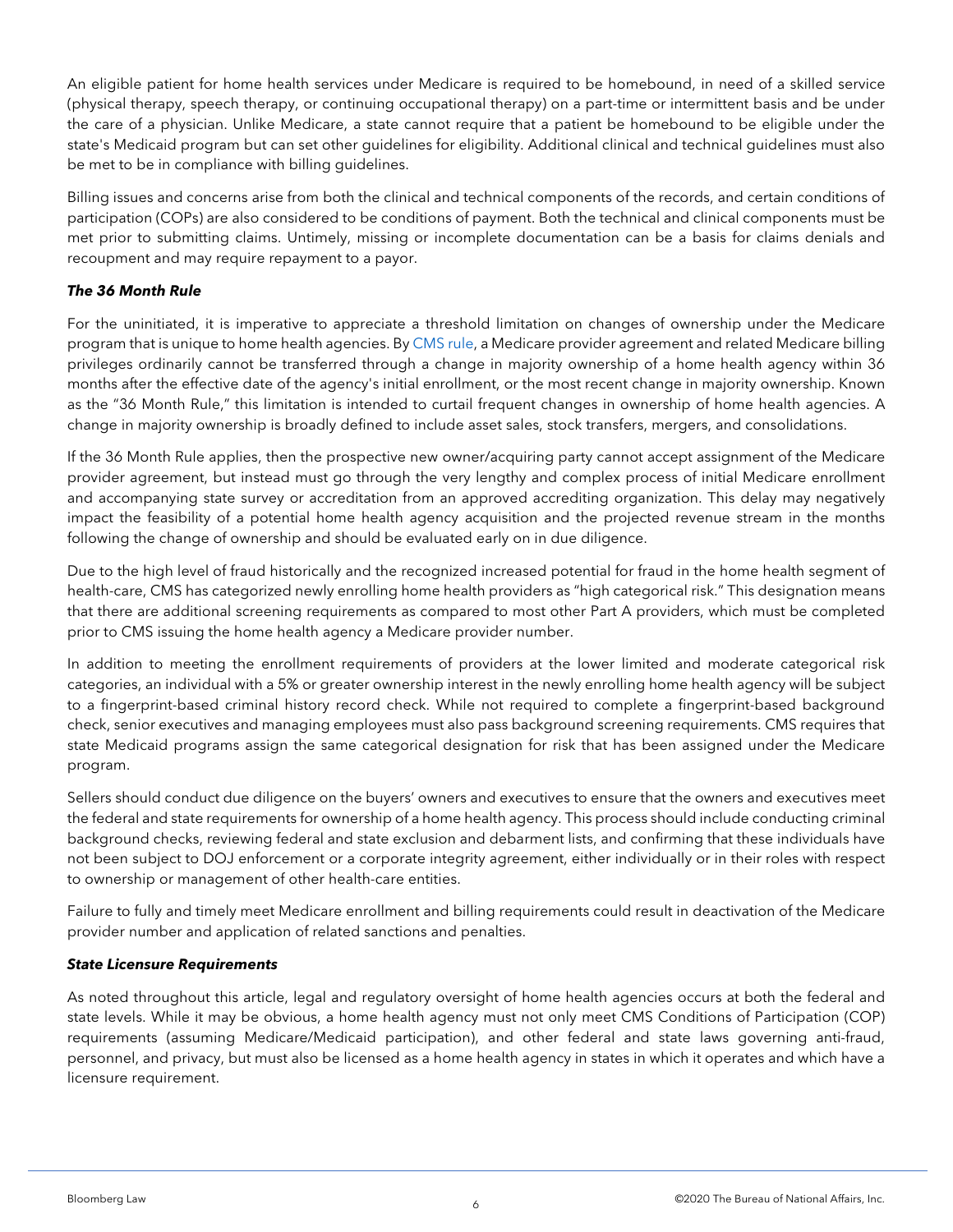While these licensure standards may mirror or be similar to federal COP requirements, they also may be more stringent in certain cases. As discussed below, there likely will be criminal background check mandates, and there may be worker protections under state law. In addition, many states have Certificate of Need (CON) laws that require state regulatory approval before establishing or modifying certain health-care facilities. These CON laws may address the change of ownership of a home health agency. All of these state law considerations should be evaluated during due diligence.

#### *Personnel Requirements*

In every health-care merger and acquisition transaction, it is important to conduct targeted due diligence on clinical and non-clinical staff and enterprise practices. For home health-care transactions, this facet of due diligence should fully appreciate the inherent risks associated with a mobile workforce involving many skill levels and providing services to vulnerable individuals in their homes, along with certain laws and regulations unique to the home health workforce.

This due diligence should start by assessing the adequacy of a home health agency's staffing. Across the sector, home health aide shortages are becoming more acute. Insufficient staffing and high staff turnover rates can lead to federal and state regulatory deficiencies and other risks. It is also important to evaluate whether this staff is receiving continuing training to meet federal and state requirements and whether technology is being used effectively to extend and support workforce capacity.

At the federal level, CMS imposes certain requirements under its home health COPs that impact minimum staffing levels and staff competencies. These [COP requirements,](https://www.cms.gov/Medicare/Provider-Enrollment-and-Certification/SurveyCertificationGenInfo/Downloads/QSO18-25-HHA.pdf) which were substantially revised effective 2018 for the first time in 30 years, focus on more robust care plan requirements that must be continuously updated. Each staff member, including home health aides, coming into contact with a patient becomes part of the interdisciplinary team, and must be able to participate in and document these updates electronically.

From a practical perspective, this means that staffing at all levels, including aides, must be competent in the assessments and documentation of health status and services provided. In addition, a licensed clinician must be responsible for all services provided to a home health patient. With the new PDGM payment structure, home health agencies should be very cautious with changes in staffing.

Due diligence also must examine state laws for compliance with staffing mandates and related patient care standards. In addition, while there is no federal law on point, [most states require criminal background checks](https://oig.hhs.gov/oei/reports/oei-07-14-00131.pdf) on home health employees and generally prohibit the employment of individuals with certain types of convictions from working with home health agency patients. There is wide variation in these laws, as to the type of background check required, the types of convictions that are disqualifying, and whether there is a waiver process that can be pursued by an individual with a disqualifying conviction. As a general matter, a home health agency should have a robust process in place for conducting background checks periodically on new and existing employees, and this should be documented as part of due diligence.

Many states also have enacted broadly-applied "ban the box" laws that limit the ability of a prospective employer to inquire about prior convictions in an initial job application, or to impose a flat prohibition on the hiring of workers with prior criminal convictions. While these laws do not invalidate the home health-specific disqualifying convictions under state law described in the previous paragraph, they may restrict the ability of a home health agency to impose across the board employment policies preventing the hiring of all persons with non-disqualifying convictions.

At both the federal and state levels, there are [fair labor standards](https://www.dol.gov/agencies/whd/direct-care) that apply to home health workers. Under the federal Fair Labor Standards Act and final rules that became effective in 2015, home health agencies must comply with minimum wage and overtime rules. The very nature of home health work creates challenges in calculating and documenting worked hours; this is particularly true for live-in workers. The FLSA is supplemented by emerging domestic workers' bill of rights laws, which have been enacted in eight states, including California, Massachusetts, New York, and Illinois, and are being considered in others.

While the particulars of these laws vary, they generally provide home health caregivers with overtime, paid time off, antidiscrimination and harassment protections, and the right to a written contract. The written agreements with staff should be clear as to classification, worked hours calculation and documentation. Moreover, the agency's compliance program should have a well-developed wage and hour documentation and audit component to it, which should give adequate consideration to live-in worker compliance.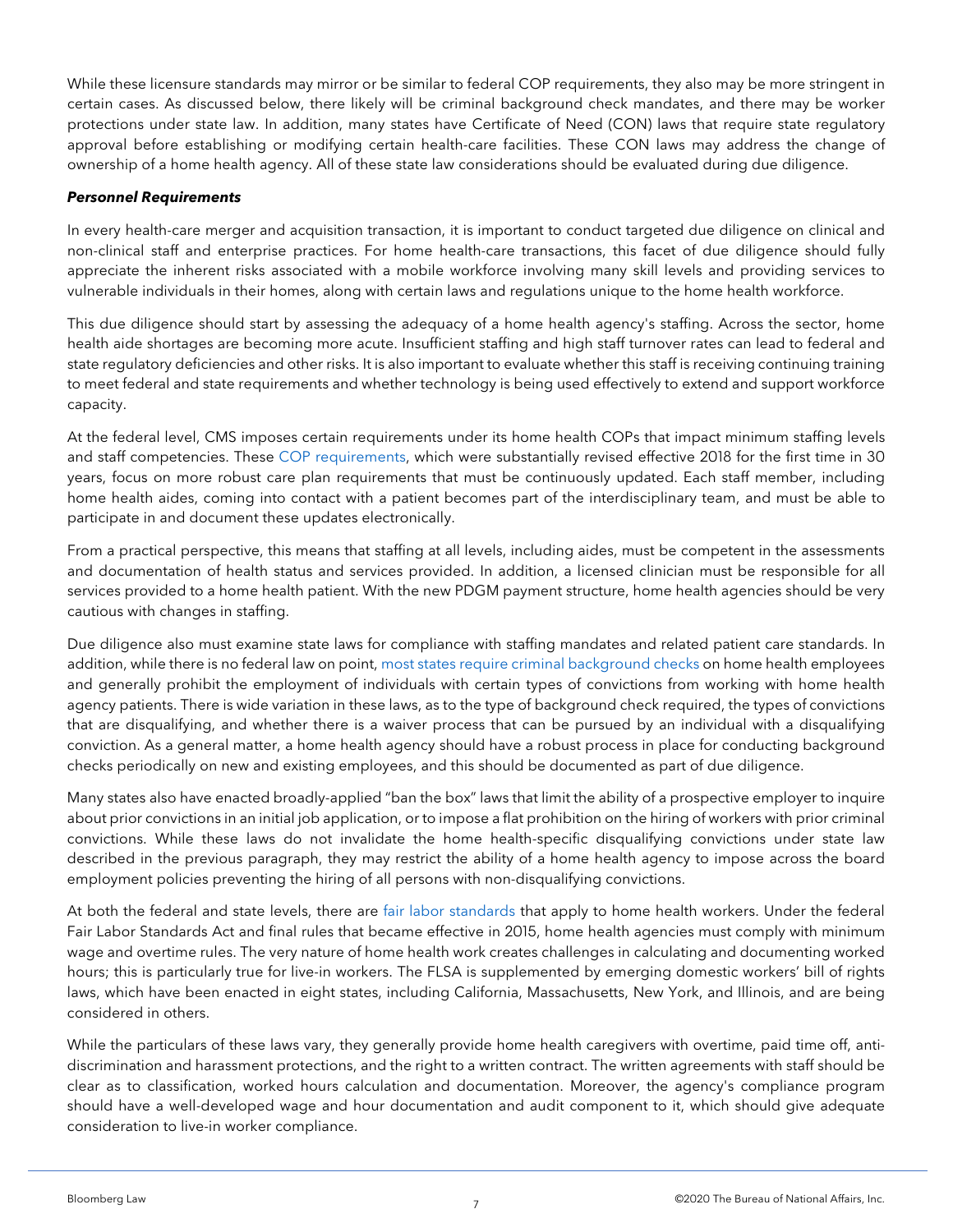#### *Risk Management and Insurance Coverage*

While due diligence in health care inevitably involves a risk management and insurance coverage review, this topic merits a few words of caution in the home health sector. This may be especially true if the acquisition target is a family-owned or smaller home health agency.

Throughout this article, we have discussed the changing standard of care and increasing scrutiny for home health service delivery. At the same time, staffing shortages are becoming more acute. In this climate, the risk of professional liability exposure for rapidly-expanding home health services can be significant.

It is incumbent on parties conducting home health due diligence to pay careful attention to the extent and effectiveness of the agency's risk management program. Is there a risk management officer with suitable credentials and resources? Is there a claims identification and reserving system in place, with appropriate oversight? Does this risk management system link to the quality assurance program?

Intertwined with risk management is the sufficiency of insurance coverage, for professional liability, general liability and directors' and officers' activity. Not only should the individual and aggregate limits be evaluated, but the self-insured retentions and reputation of the carrier must be considered as well. And, of course, the seller and buyer should continue coverage, both pre-and post-acquisition.

#### *Marketing/Referrals*

Marketing practices in the governmental payor world are unlike marketing practices in virtually any other industry. The majority of marketing activities that are standard in other industries are improper and illegal when performed by a healthcare provider, when services are reimbursed by a governmental payor. In addition, many states have their own rules that impact marketing and referral activities.

**Anti-Kickback Statute.** Because marketing activities and resulting referrals are a significant focus of government audits and investigations, the due diligence review should include a review of the home health agency's marketing activities to ensure that the activities conducted and any items provided or payments made in connection with the marketing program are in compliance with the federal [Anti-Kickback Statute.](https://www.ssa.gov/OP_Home/ssact/title11/1128B.htm)

The AKS prohibits providers from providing anything of value in exchange for referrals for which payment will be made by federal or state health-care programs. An individual or entity is at risk of violating the AKS if even one purpose of the activity is a payment for referrals, and both the giver and the receiver in such an arrangement have liability. Numerous federal and state governmental entities have taken criminal and civil actions against home health agency owners, operators, clinicians, marketers and recruiters, primarily due to illegal and improper recruitment and marketing activities.

There are many relationships between a home health agency and individuals or entities with which it conducts business that could potentially run afoul of the AKS. To address these common provider relationships, the OIG has identified safe harbors. For these types of relationships, if the relationship meets the specified requirements, the entities receive the benefit of a rebuttable presumption that the relationship does not violate the AKS. It is important to note that meeting a safe harbor does not automatically mean that a relationship does not violate the AKS. However, the starting point for the analysis of whether the relationship is in compliance is that the relationship does not violate the AKS, and the government would have to prove otherwise.

Parties to a transaction should pay close attention to any formal or informal relationships entered into between the home health agency and any other party where either party has the ability to refer patients to the other party, to ensure compliance with the AKS. Compliance with the safe harbor requirements will provide additional support that the relationship does not violate the AKS.

**Beneficiary Inducement**. An individual or entity is not permitted to provide remuneration to individuals so that those individuals will choose the giver to provide items or services that will be covered under Medicare or a state health-care program. Remuneration includes waivers of copayments and deductibles and transfers of items or services for free or for other than fair market value.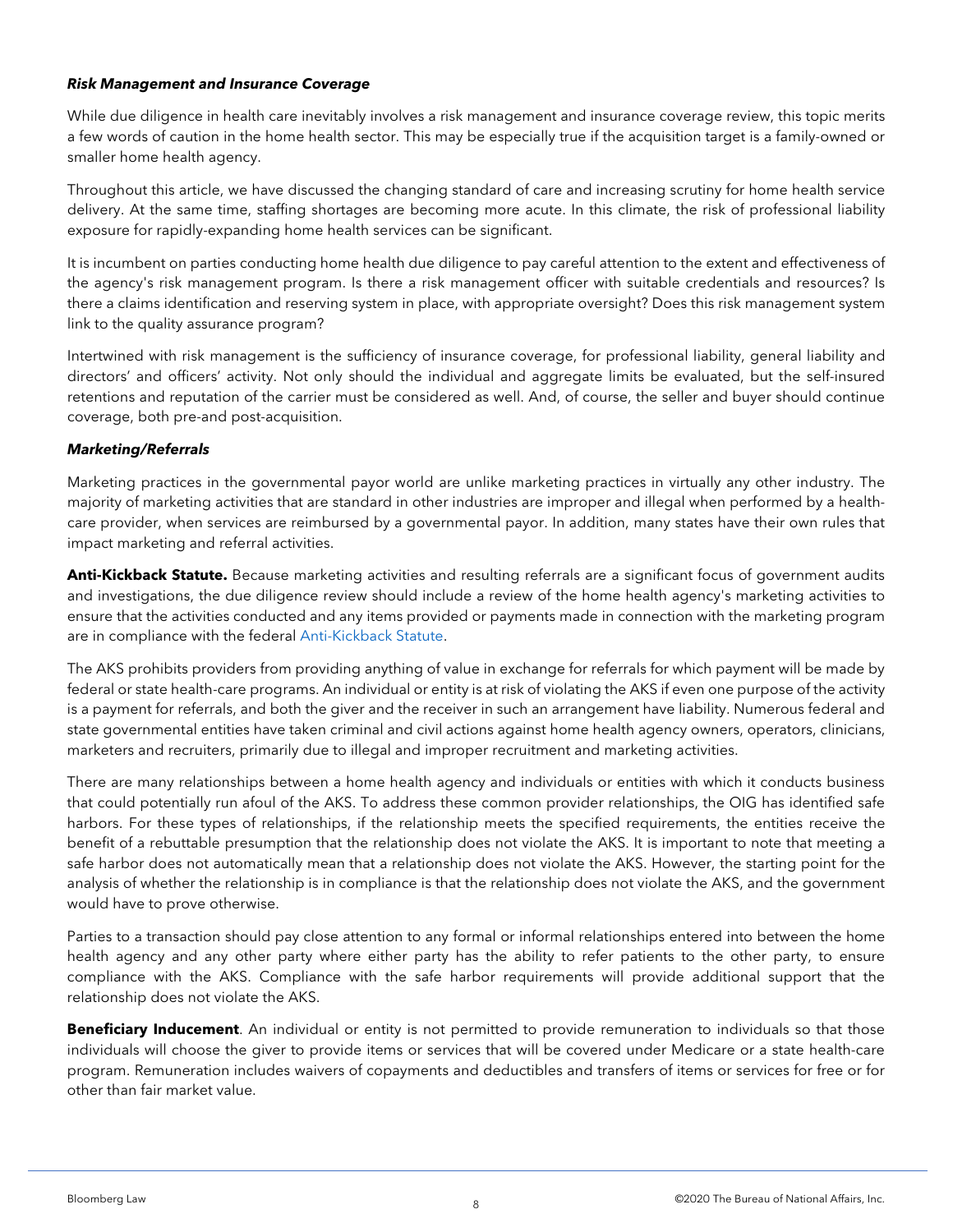The OIG has provided guidance stating that items of nominal value would not be considered an inducement, and the dollar values considered "nominal" are \$15 per item or \$75 in the aggregate. This exception was intended to cover small promotional items that could not reasonably be interpreted as influencing an individual to choose a particular provider to provide an item or service. It is important to note that while there are these nominal value exceptions, the OIG has stated that if a provider frequently provides items or services with a nominal value, the frequent provision of those items or could preclude those items or services from being considered nominal.

Additionally, while there are certain exceptions that apply to all providers if specified requirements are met, it is never permissible for providers to provide cash or cash equivalents. Providers must be extremely careful when giving any item or providing any service for free or below market value to an individual whose services will be covered under a federal or state payor program.

When conducting due diligence, parties should include a review of the types of items that are or may be provided to beneficiaries, the value of those items, and how the provision of such items are tracked.

#### **Physician Self-Referral Law a.k.a Stark Law**

Paying physicians for legitimate medical services provided to a home health agency may be proper, but any home health agency that enters into an arrangement with a physician must also, in addition to the AKS, consider whether the arrangement is in compliance with the [Stark Law.](https://www.govinfo.gov/content/pkg/CFR-2017-title42-vol2/pdf/CFR-2017-title42-vol2-part411-subpartJ.pdf)

Under the Stark Law, when an entity enters into an arrangement with a physician, if the physician or an immediate family member has an ownership, compensation or investment interest in the entity and the entity provides services that have been identified as "Designated Health Services," the physician is prohibited from referring patients to that entity. DHS services are the following: clinical laboratory services, physical therapy, occupational therapy, and outpatient speechlanguage pathology services; radiology and certain other imaging services; radiation therapy services and supplies; DME and supplies; parenteral and enteral nutrients, equipment, and supplies; prosthetics, orthotics, and prosthetic devices and supplies; home health services; outpatient prescription drugs; and inpatient and outpatient hospital services.

Stark is a strict liability statute, which means that unless an exception applies to the arrangement, a provider is prohibited from submitting or causing the submission of claims for services provided pursuant to the arrangement. If a physician violates Stark, the physician is subject to fines and exclusion from Medicare, which will lead to an exclusion from Medicaid. If an entity discovers that it has entered into an arrangement in violation of Stark, the entity should consult with counsel and strongly consider reporting the violation to CMS utilizing the Voluntary Self-Referral Disclosure Protocol. If the arrangement also violates the AKS, then the report should be made to the OIG, not via the SRDP

Parties conducting due diligence should carefully review all home health relationships with physicians where the physician or an immediate family member has an ownership, investment, or compensation interest in the home health provider to ensure that the relationships are compliant with Stark.

#### **The Health Insurance Portability and Accountability Act (HIPAA)**

All health-care providers providing services to patients where payment is made by a federal or state payor are considered covered entities under [HIPAA](https://aspe.hhs.gov/report/health-insurance-portability-and-accountability-act-1996) and are required to meet the HIPAA privacy and security [requirements.](https://www.ecfr.gov/cgi-bin/text-idx?SID=6a98f593395b29c79320ec5de0bbf5e9&mc=true&tpl=/ecfrbrowse/Title45/45CsubchapC.tpl) Home health agencies obtain and use protected health information (PHI) to perform services for their patients, and that PHI is required to be kept private and must be maintained in a "secure" environment.

Home health agencies in particular face challenges that many other providers do not encounter because the home agency staff is traveling to patients' homes to provide services rather than being located in a physical building.

Home health agencies, like all other covered entities, are required to enter into a business associate agreement (BAA) with any individual or entity working on the agency's behalf, where the contracted individual or entity is, or might be, provided with PHI. Home health agencies should note that, depending on the activities being conducted, contracted individuals and entities who are covered entities could be considered business associates to other covered entities, and for the contract purposes, a BAA might be required.